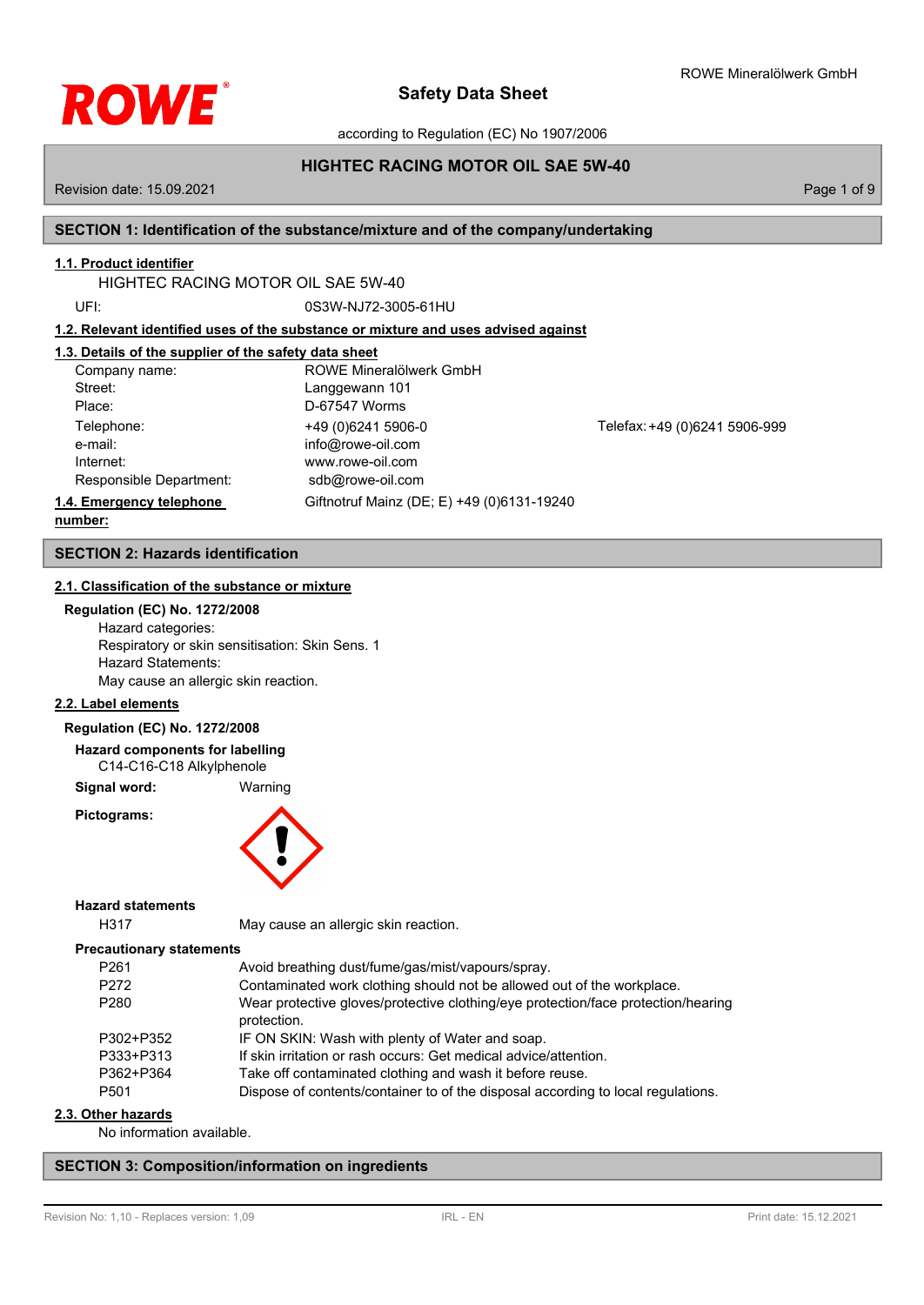

according to Regulation (EC) No 1907/2006

# **HIGHTEC RACING MOTOR OIL SAE 5W-40**

Revision date: 15.09.2021 Page 2 of 9

## **3.2. Mixtures**

#### **Hazardous components**

| CAS No      | Chemical name                                             |          |                  |             |
|-------------|-----------------------------------------------------------|----------|------------------|-------------|
|             | EC No                                                     | Index No | <b>REACH No</b>  |             |
|             | <b>GHS Classification</b>                                 |          |                  |             |
| 157707-86-3 | Dec-1-ene, trimers, hydrogenated                          |          |                  | $2.5 - 5\%$ |
|             | 500-393-3                                                 |          | 01-2119493949-12 |             |
|             | Asp. Tox. 1; H304                                         |          |                  |             |
| 64742-54-7  | Distillates (petroleum), heavy paraffinic, hydrotreated   |          |                  | $1 - 2.5%$  |
|             | 265-157-1                                                 |          | 01-2119484627-25 |             |
|             | Asp. Tox. 1; H304                                         |          |                  |             |
| 64742-56-9  | Distillates (petroleum), solvent-dewaxed light paraffinic |          | $1 - 2.5%$       |             |
|             | 265-159-2                                                 |          | 01-2119480132-48 |             |
|             | Asp. Tox. 1; H304                                         |          |                  |             |
| 64742-65-0  | Distillates (petroleum), solvent-dewaxed heavy paraffinic |          | $1 - 2.5%$       |             |
|             | 265-169-7                                                 |          | 01-2119471299-27 |             |
|             | Asp. Tox. 1; H304                                         |          |                  |             |
|             | C14-C16-C18 Alkylphenole                                  |          |                  | $1 - 2.5%$  |
|             | 931-468-2                                                 |          | 01-2119498288-19 |             |
|             | Skin Sens. 1, STOT RE 2; H317 H373                        |          |                  |             |
| 36878-20-3  | Bis(nonylphenyl)amine                                     |          | $1 - 2.5%$       |             |
|             | 253-249-4                                                 |          | 01-2119488911-28 |             |
|             |                                                           |          |                  |             |

Full text of H and EUH statements: see section 16.

### **SECTION 4: First aid measures**

## **4.1. Description of first aid measures**

#### **After inhalation**

Provide fresh air.

### **After contact with skin**

Wash with plenty of water. Take off contaminated clothing and wash it before reuse.

#### **After contact with eyes**

Rinse immediately carefully and thoroughly with eye-bath or water.

#### **After ingestion**

Rinse mouth immediately and drink 1 glass of of water.

## **4.2. Most important symptoms and effects, both acute and delayed**

No information available.

## **4.3. Indication of any immediate medical attention and special treatment needed**

Treat symptomatically.

## **SECTION 5: Firefighting measures**

## **5.1. Extinguishing media**

## **Suitable extinguishing media**

Co-ordinate fire-fighting measures to the fire surroundings.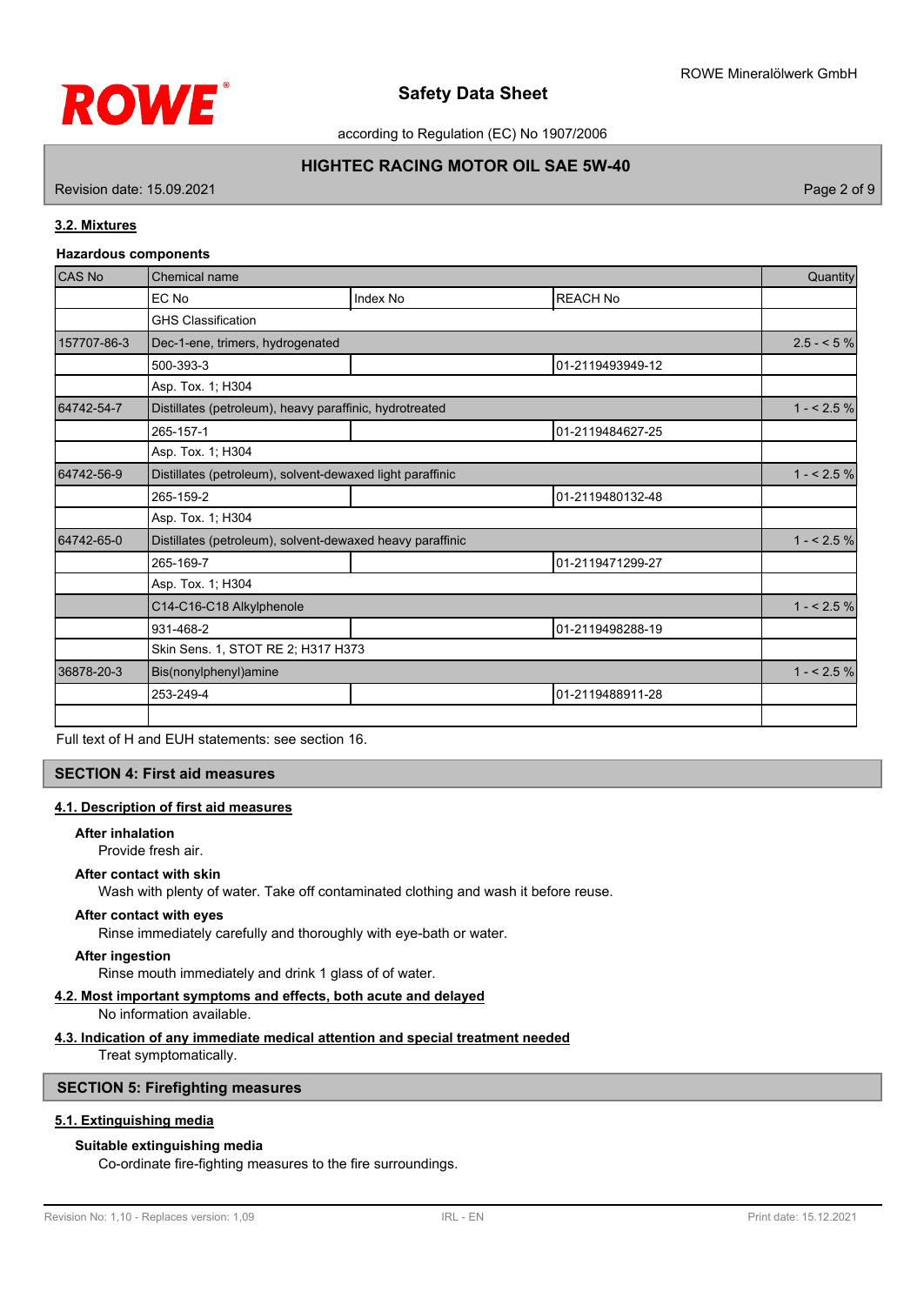

according to Regulation (EC) No 1907/2006

# **HIGHTEC RACING MOTOR OIL SAE 5W-40**

Revision date: 15.09.2021 Page 3 of 9

## **5.2. Special hazards arising from the substance or mixture**

# Non-flammable.

# **5.3. Advice for firefighters**

In case of fire: Wear self-contained breathing apparatus.

#### **Additional information**

Collect contaminated fire extinguishing water separately. Do not allow entering drains or surface water.

### **SECTION 6: Accidental release measures**

#### **6.1. Personal precautions, protective equipment and emergency procedures**

Use personal protection equipment.

#### **6.2. Environmental precautions**

Do not allow to enter into surface water or drains.

## **6.3. Methods and material for containment and cleaning up**

Absorb with liquid-binding material (e.g. sand, diatomaceous earth, acid- or universal binding agents). Treat the recovered material as prescribed in the section on waste disposal.

#### **6.4. Reference to other sections**

Safe handling: see section 7 Personal protection equipment: see section 8 Disposal: see section 13

### **SECTION 7: Handling and storage**

#### **7.1. Precautions for safe handling**

#### **Advice on safe handling**

No special measures are necessary.

# **Advice on protection against fire and explosion**

No special fire protection measures are necessary.

## **7.2. Conditions for safe storage, including any incompatibilities**

#### **Requirements for storage rooms and vessels**

Keep container tightly closed.

## **Hints on joint storage**

No special measures are necessary.

## **SECTION 8: Exposure controls/personal protection**

#### **8.1. Control parameters**

### **DNEL/DMEL values**

| CAS No                 | Substance              |                |                |                                     |
|------------------------|------------------------|----------------|----------------|-------------------------------------|
| DNEL type              |                        | Exposure route | <b>IEffect</b> | Value                               |
| 36878-20-3             | Bis(nonylphenyl) amine |                |                |                                     |
| Worker DNEL, long-term |                        | Idermal        | Isvstemic      | $\left 0,62\right $ mg/kg<br>bw/day |

**PNEC values**

| CAS No                    | Substance              |           |
|---------------------------|------------------------|-----------|
| Environmental compartment |                        | Value     |
| 36878-20-3                | Bis(nonylphenyl) amine |           |
| Freshwater                |                        | $0.1$ mg/ |
|                           |                        |           |

#### **8.2. Exposure controls**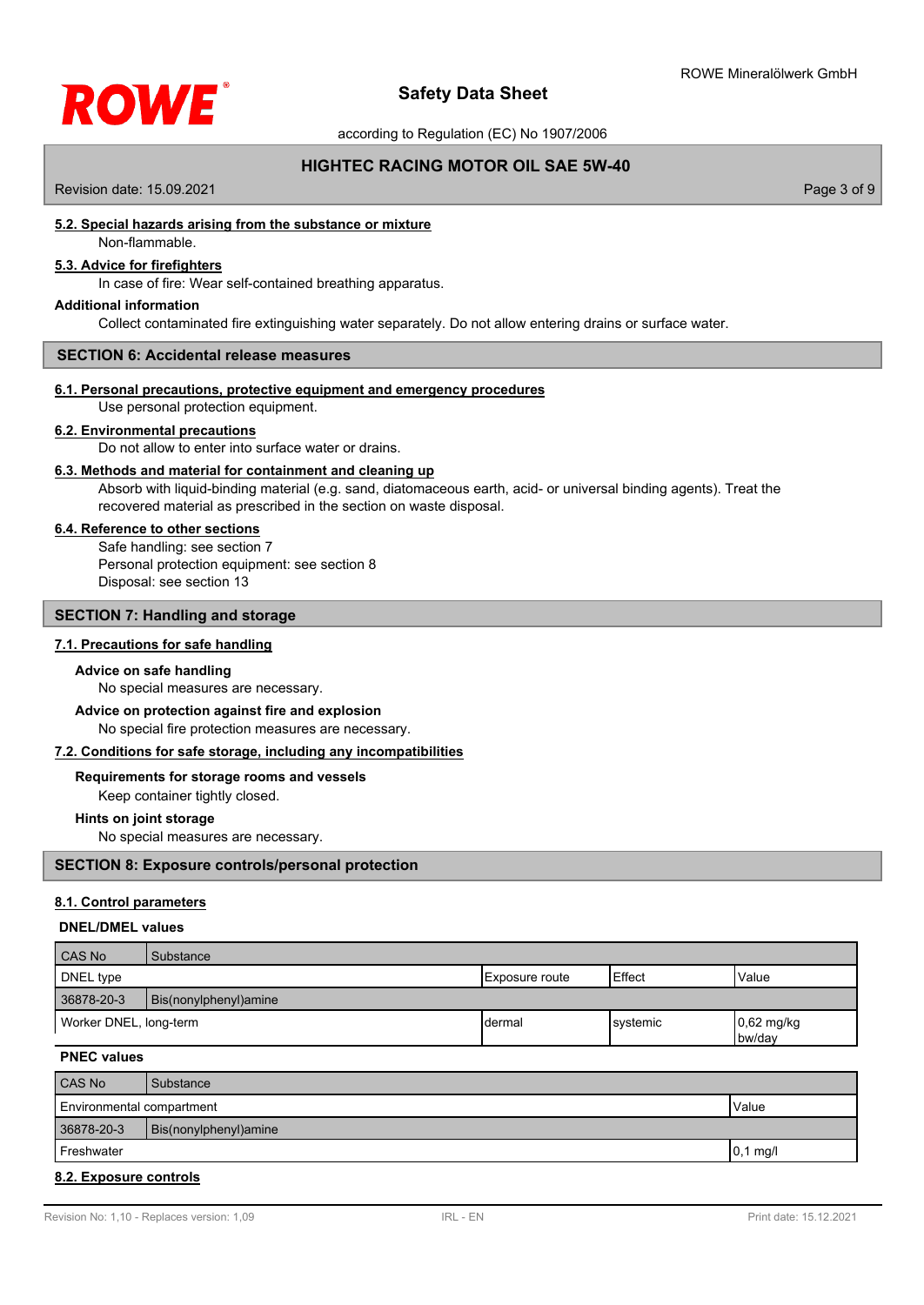

according to Regulation (EC) No 1907/2006

## **HIGHTEC RACING MOTOR OIL SAE 5W-40**

Revision date: 15.09.2021 Page 4 of 9



## **Protective and hygiene measures**

Take off contaminated clothing. Wash hands before breaks and after work. When using do not eat, drink, smoke, sniff.

#### **Eye/face protection**

Wear eye protection/face protection.

#### **Hand protection**

When handling with chemical substances, protective gloves must be worn with the CE-label including the four control digits. The quality of the protective gloves resistant to chemicals must be chosen as a function of the specific working place concentration and quantity of hazardous substances. For special purposes, it is recommended to check the resistance to chemicals of the protective gloves mentioned above together with the supplier of these gloves.

#### **Skin protection**

Use of protective clothing.

#### **Respiratory protection**

In case of inadequate ventilation wear respiratory protection.

## **SECTION 9: Physical and chemical properties**

#### **9.1. Information on basic physical and chemical properties**

| Physical state:<br>Colour:<br>Odour:                                                                                           | liquid<br>brown<br>characteristic |                                  |
|--------------------------------------------------------------------------------------------------------------------------------|-----------------------------------|----------------------------------|
| pH-Value:                                                                                                                      |                                   | not determined                   |
| Changes in the physical state<br>Melting point/freezing point:<br>Boiling point or initial boiling point and<br>boiling range: |                                   | not determined<br>not determined |
| Pour point:                                                                                                                    |                                   | $\sim$ -39 °C                    |
| Flash point:                                                                                                                   |                                   | $\sim$ 238 °C                    |
| Flammability<br>Solid:<br>Gas:                                                                                                 |                                   | not applicable<br>not applicable |
| <b>Explosive properties</b><br>The product is not: Explosive. No data available                                                |                                   |                                  |
| Lower explosion limits:<br>Upper explosion limits:                                                                             |                                   | not determined<br>not determined |
| <b>Self-ignition temperature</b><br>Solid:<br>Gas:                                                                             |                                   | not applicable<br>not applicable |
| Decomposition temperature:                                                                                                     |                                   | not determined                   |
| <b>Oxidizing properties</b><br>No data available                                                                               |                                   |                                  |
| Vapour pressure:                                                                                                               |                                   | not determined                   |
| Density:                                                                                                                       |                                   | $\sim 0.845$ g/cm <sup>3</sup>   |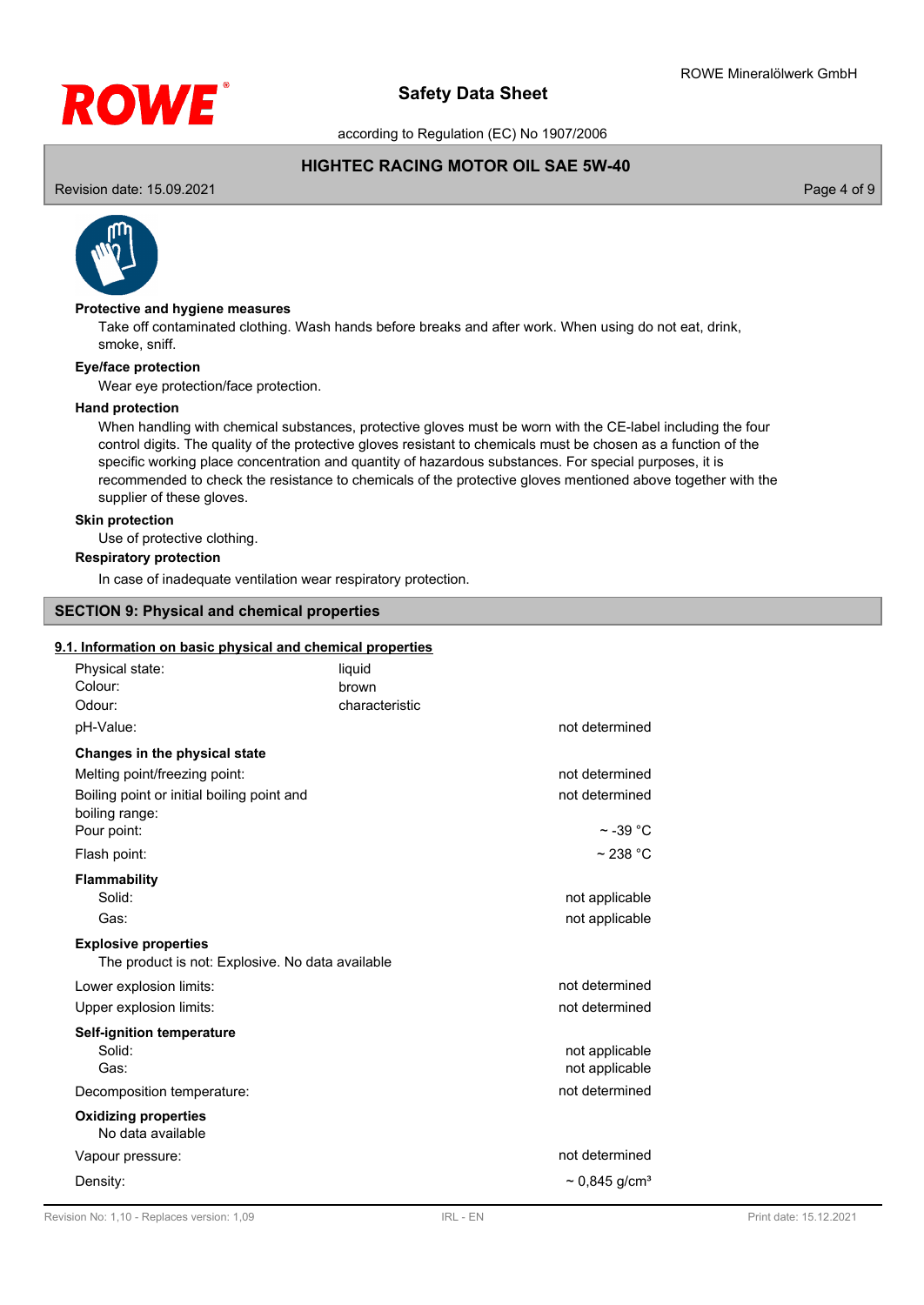

according to Regulation (EC) No 1907/2006

## **HIGHTEC RACING MOTOR OIL SAE 5W-40**

| Revision date: 15.09.2021                       |                                                                                                        | Page 5 of 9 |
|-------------------------------------------------|--------------------------------------------------------------------------------------------------------|-------------|
| Water solubility:                               | The study does not need to be conducted<br>because the substance is known to be<br>insoluble in water. |             |
| Solubility in other solvents<br>not determined  |                                                                                                        |             |
| Partition coefficient n-octanol/water:          | not determined                                                                                         |             |
| Viscosity / kinematic:<br>(at 100 $^{\circ}$ C) | $\sim$ 14 mm <sup>2</sup> /s                                                                           |             |
| Relative vapour density:                        | not determined                                                                                         |             |
| Evaporation rate:                               | not determined                                                                                         |             |
| 9.2. Other information                          |                                                                                                        |             |
| Solid content:                                  | No data available                                                                                      |             |

# **SECTION 10: Stability and reactivity**

#### **10.1. Reactivity**

No hazardous reaction when handled and stored according to provisions.

## **10.2. Chemical stability**

The product is stable under storage at normal ambient temperatures.

# **10.3. Possibility of hazardous reactions**

No known hazardous reactions.

## **10.4. Conditions to avoid**

none

## **10.5. Incompatible materials**

No information available.

## **10.6. Hazardous decomposition products**

No known hazardous decomposition products.

## **SECTION 11: Toxicological information**

## **11.1. Information on toxicological effects**

Revision No: 1,10 - Replaces version: 1,09 IRL - EN Print date: 15.12.2021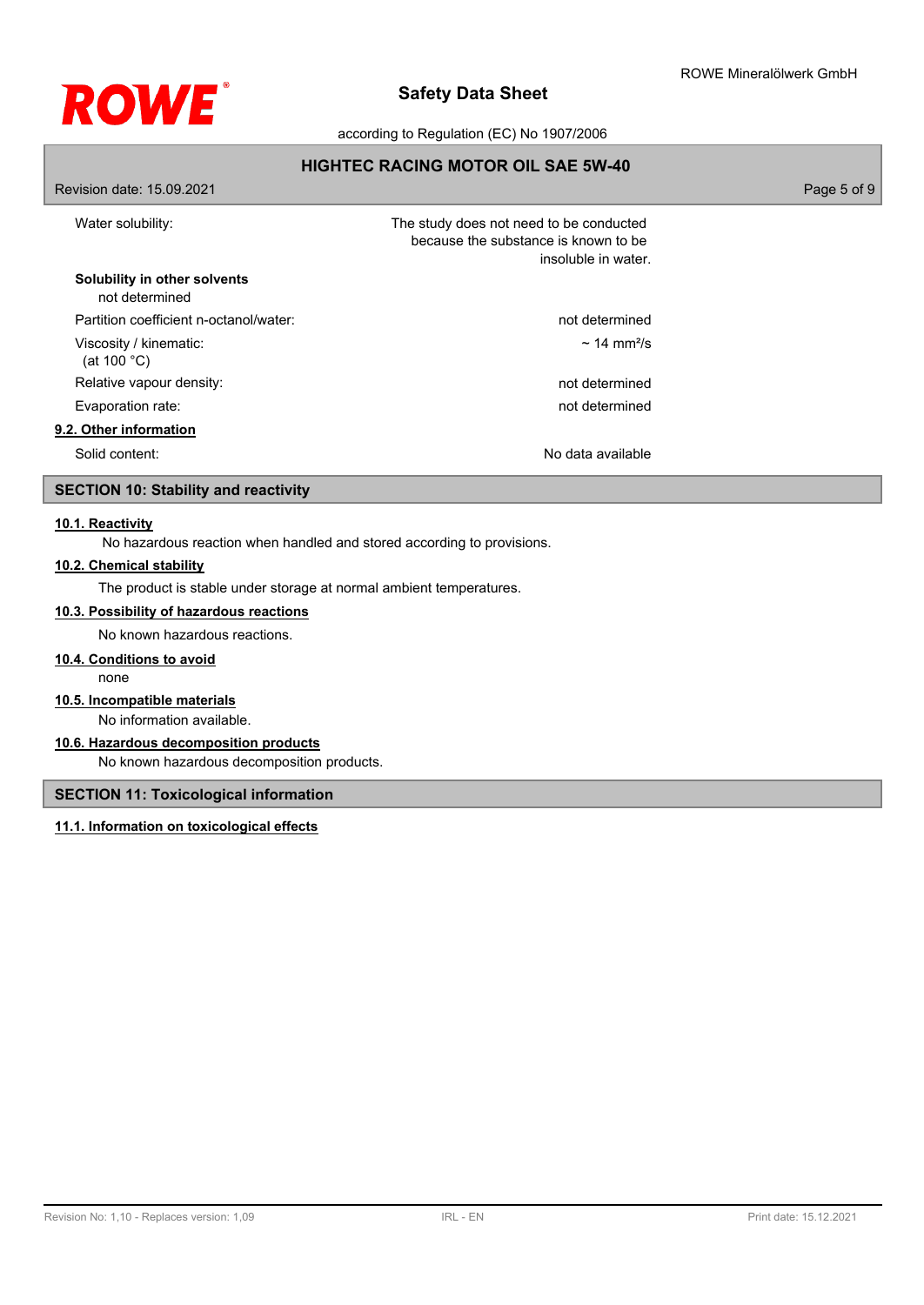

according to Regulation (EC) No 1907/2006

# **HIGHTEC RACING MOTOR OIL SAE 5W-40**

Revision date: 15.09.2021 **Page 6 of 9** 

### **Acute toxicity**

| <b>CAS No</b> | Chemical name                                             |                |        |         |                 |        |
|---------------|-----------------------------------------------------------|----------------|--------|---------|-----------------|--------|
|               | Exposure route                                            | Dose           |        | Species | Source          | Method |
| 64742-54-7    | Distillates (petroleum), heavy paraffinic, hydrotreated   |                |        |         |                 |        |
|               | oral                                                      | LD50<br> mg/kg | >2000  | Rat     | <b>OECD 401</b> |        |
|               | dermal                                                    | LD50<br>mg/kg  | >2000  | Rabbit  | <b>OECD 402</b> |        |
|               | inhalation (4 h) vapour                                   | LC50<br>mg/l   | >5000  | Rat     | <b>OECD 403</b> |        |
| 64742-65-0    | Distillates (petroleum), solvent-dewaxed heavy paraffinic |                |        |         |                 |        |
|               | oral                                                      | LD50<br>mg/kg  | >5000  | Rat     |                 |        |
|               | dermal                                                    | LD50<br>mg/kg  | >5000  | Rabbit  |                 |        |
|               | inhalation (4 h) vapour                                   | LC50<br>mg/l   | (5.53) | Rat     |                 |        |
| 36878-20-3    | Bis(nonylphenyl)amine                                     |                |        |         |                 |        |
|               | oral                                                      | LD50<br>mg/kg  | >5000  | Rat     | <b>OECD 401</b> |        |
|               | dermal                                                    | LD50<br>mg/kg  | >2000  | Rabbit  | <b>OECD 402</b> |        |

## **STOT-repeated exposure**

Frequently or prolonged contact with skin may cause dermal irritation.

## **SECTION 12: Ecological information**

## **12.1. Toxicity**

The product is not: Ecotoxic.

| CAS No     | Chemical name                                             |                           |          |       |                                         |                   |        |
|------------|-----------------------------------------------------------|---------------------------|----------|-------|-----------------------------------------|-------------------|--------|
|            | Aquatic toxicity                                          | Dose                      |          |       | [h]   [d] Species                       | Source            | Method |
| 64742-54-7 | Distillates (petroleum), heavy paraffinic, hydrotreated   |                           |          |       |                                         |                   |        |
|            | Acute fish toxicity                                       | <b>LC50</b><br>mg/l       | >1000    |       | 96 hlFish                               | OECD 203          |        |
|            | Acute algae toxicity                                      | ErC <sub>50</sub><br>mg/l | > 100    | 72 hl |                                         | <b>I</b> OECD 201 |        |
|            | Acute crustacea toxicity                                  | <b>EC50</b><br>mg/l       | > 100    |       | 48 h Daphnia                            | IOECD 202         |        |
| 64742-65-0 | Distillates (petroleum), solvent-dewaxed heavy paraffinic |                           |          |       |                                         |                   |        |
|            | Acute crustacea toxicity                                  | <b>EC50</b><br>mg/l       | >10000   |       | 48 h Daphnia pulex (water<br>flea)      |                   |        |
| 36878-20-3 | Bis(nonylphenyl)amine                                     |                           |          |       |                                         |                   |        |
|            | Acute fish toxicity                                       | <b>LC50</b><br>mg/l       | >100     |       | 96 h Brachydanio rerio<br>(zebra-fish)  | <b>I</b> OECD 203 |        |
|            | Acute algae toxicity                                      | ErC50                     | 600 mg/l |       | 72 hlPseudokirchneriella<br>subcapitata | <b>I</b> OECD 201 |        |
|            | Acute crustacea toxicity                                  | <b>EC50</b><br>mg/l       | >100     |       | 48 h Daphnia magna                      | IOECD 202         |        |

# **12.2. Persistence and degradability**

The product has not been tested.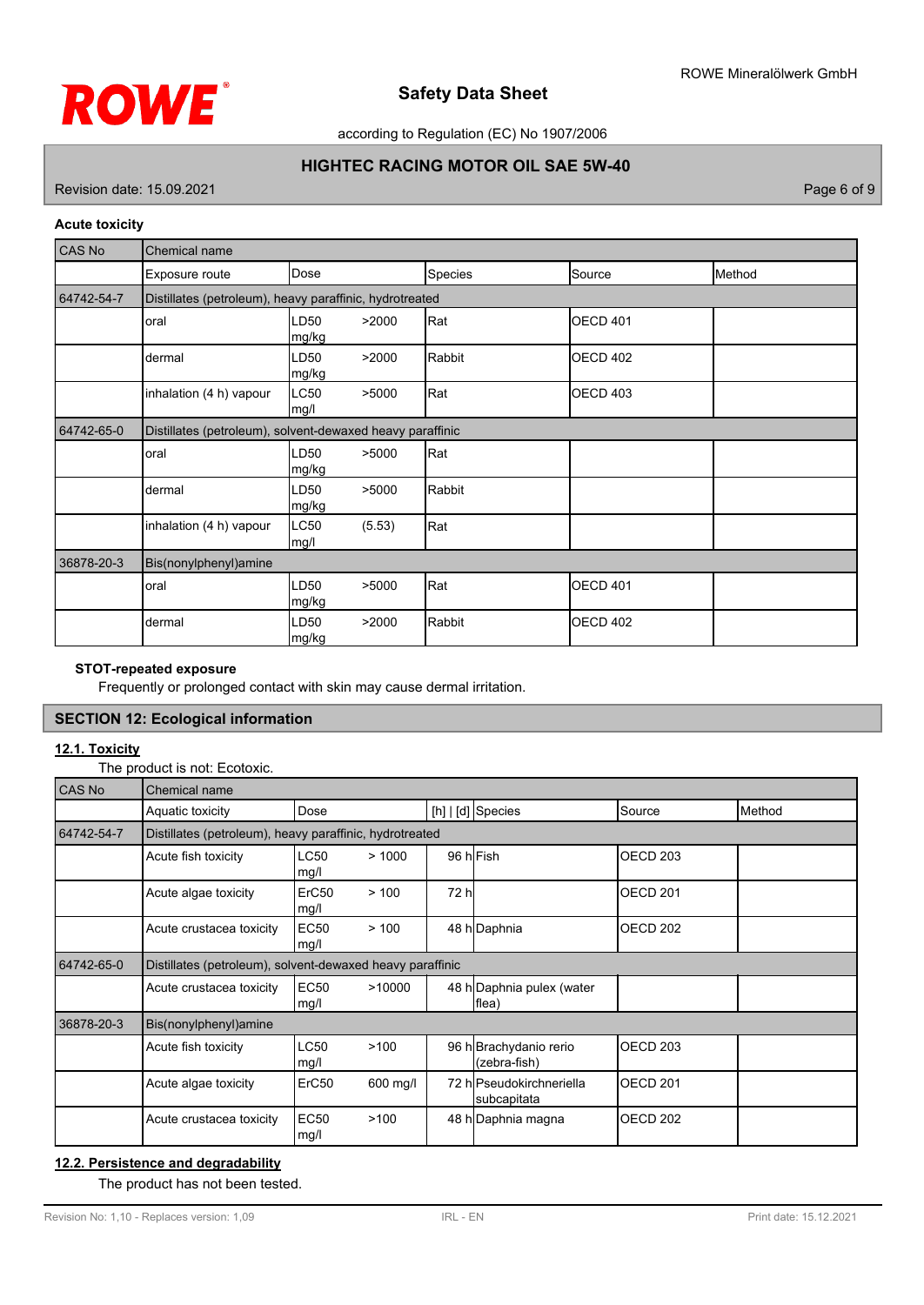

according to Regulation (EC) No 1907/2006

## **HIGHTEC RACING MOTOR OIL SAE 5W-40**

#### Revision date: 15.09.2021 Page 7 of 9

| <b>CAS No</b> | <b>I</b> Chemical name                                  |        |    |         |
|---------------|---------------------------------------------------------|--------|----|---------|
|               | Method                                                  | Value  |    | ISource |
|               | <b>IEvaluation</b>                                      |        |    |         |
| 36878-20-3    | Bis(nonylphenyl)amine                                   |        |    |         |
|               | Aerobic biological treatment                            | $11\%$ | 28 |         |
|               | Not easily bio-degradable (according to OECD-criteria). |        |    |         |

#### **12.3. Bioaccumulative potential**

The product has not been tested.

#### **Partition coefficient n-octanol/water**

| <b>CAS No</b> | IChemical name                                            | Log Pow               |
|---------------|-----------------------------------------------------------|-----------------------|
| 64742-54-7    | Distillates (petroleum), heavy paraffinic, hydrotreated   | @1719.B0172<br>86 > 4 |
| 64742-65-0    | Distillates (petroleum), solvent-dewaxed heavy paraffinic | > 3                   |
| 36878-20-3    | Bis(nonylphenyl) amine                                    | >7.6                  |

#### **12.4. Mobility in soil**

The product has not been tested.

## **12.5. Results of PBT and vPvB assessment**

The product has not been tested.

## **12.6. Other adverse effects**

No information available.

# **Further information**

Avoid release to the environment.

## **SECTION 13: Disposal considerations**

## **13.1. Waste treatment methods**

## **Disposal recommendations**

Do not allow to enter into surface water or drains. Dispose of waste according to applicable legislation.

#### **List of Wastes Code - residues/unused products**

130206 OIL WASTES AND WASTES OF LIQUID FUELS (EXCEPT EDIBLE OILS, AND THOSE IN CHAPTERS 05, 12 AND 19); waste engine, gear and lubricating oils; synthetic engine, gear and lubricating oils; hazardous waste

#### **List of Wastes Code - used product**

OIL WASTES AND WASTES OF LIQUID FUELS (EXCEPT EDIBLE OILS, AND THOSE IN CHAPTERS 05, 12 AND 19); waste engine, gear and lubricating oils; synthetic engine, gear and lubricating oils; hazardous waste 130206

## **Contaminated packaging**

Wash with plenty of water. Completely emptied packages can be recycled.

## **SECTION 14: Transport information**

#### **Land transport (ADR/RID)**

| <b>14.1. UN number:</b>           | No dangerous good in sense of this transport regulation. |
|-----------------------------------|----------------------------------------------------------|
| 14.2. UN proper shipping name:    | No dangerous good in sense of this transport regulation. |
| 14.3. Transport hazard class(es): | No dangerous good in sense of this transport regulation. |
| 14.4. Packing group:              | No dangerous good in sense of this transport regulation. |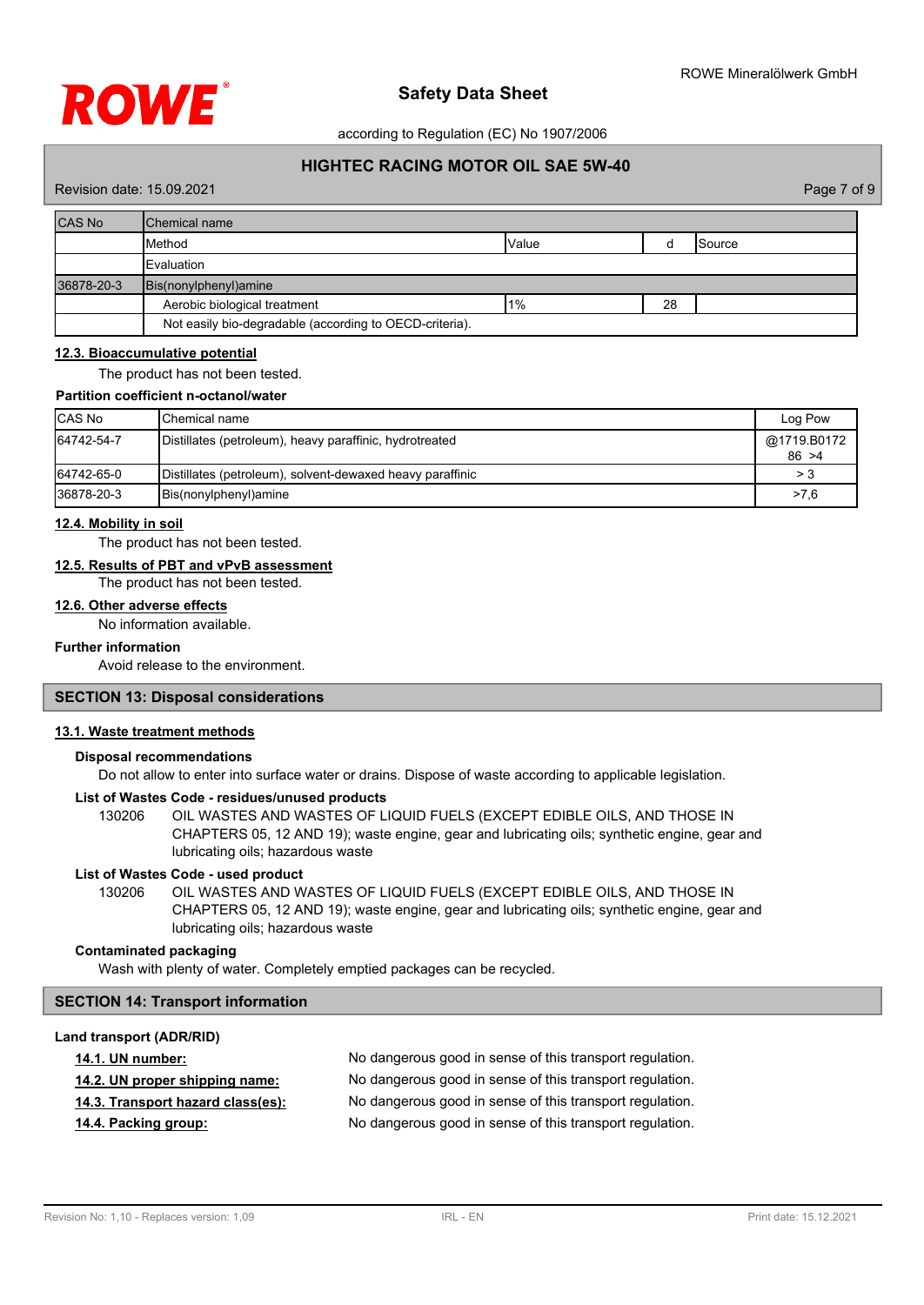

according to Regulation (EC) No 1907/2006

## **HIGHTEC RACING MOTOR OIL SAE 5W-40**

Revision date: 15.09.2021 Page 8 of 9

| Inland waterways transport (ADN)                                                                    |                                                          |  |  |  |
|-----------------------------------------------------------------------------------------------------|----------------------------------------------------------|--|--|--|
| 14.1. UN number:                                                                                    | No dangerous good in sense of this transport regulation. |  |  |  |
| 14.2. UN proper shipping name:                                                                      | No dangerous good in sense of this transport regulation. |  |  |  |
| 14.3. Transport hazard class(es):                                                                   | No dangerous good in sense of this transport regulation. |  |  |  |
| 14.4. Packing group:                                                                                | No dangerous good in sense of this transport regulation. |  |  |  |
| <b>Marine transport (IMDG)</b>                                                                      |                                                          |  |  |  |
| 14.1. UN number:                                                                                    | No dangerous good in sense of this transport regulation. |  |  |  |
| 14.2. UN proper shipping name:                                                                      | No dangerous good in sense of this transport regulation. |  |  |  |
| 14.3. Transport hazard class(es):                                                                   | No dangerous good in sense of this transport regulation. |  |  |  |
| 14.4. Packing group:                                                                                | No dangerous good in sense of this transport regulation. |  |  |  |
| Air transport (ICAO-TI/IATA-DGR)                                                                    |                                                          |  |  |  |
| 14.1. UN number:                                                                                    | No dangerous good in sense of this transport regulation. |  |  |  |
| 14.2. UN proper shipping name:                                                                      | No dangerous good in sense of this transport regulation. |  |  |  |
| 14.3. Transport hazard class(es):                                                                   | No dangerous good in sense of this transport regulation. |  |  |  |
| 14.4. Packing group:                                                                                | No dangerous good in sense of this transport regulation. |  |  |  |
| 14.5. Environmental hazards                                                                         |                                                          |  |  |  |
| ENVIRONMENTALLY HAZARDOUS:                                                                          | <b>No</b>                                                |  |  |  |
| 14.6. Special precautions for user                                                                  |                                                          |  |  |  |
| No dangerous good in sense of this transport regulation.                                            |                                                          |  |  |  |
| 14.7. Transport in bulk according to Annex II of Marpol and the IBC Code                            |                                                          |  |  |  |
| No dangerous good in sense of this transport regulation.                                            |                                                          |  |  |  |
| <b>SECTION 15: Regulatory information</b>                                                           |                                                          |  |  |  |
| 15.1. Safety, bealth and environmental requisions/legislation specific for the substance or mixture |                                                          |  |  |  |

## **15.1. Safety, health and environmental regulations/legislation specific for the substance or mixture**

| Restrictions on use (REACH, annex XVII):<br>Entry 3, Entry 28 |                                        |
|---------------------------------------------------------------|----------------------------------------|
|                                                               |                                        |
|                                                               |                                        |
| Information according to 2012/18/EU<br>(SEVESO III):          | Not subject to 2012/18/EU (SEVESO III) |
| National regulatory information                               |                                        |

Water hazard class (D): 1 - slightly hazardous to water

# **15.2. Chemical safety assessment**

Chemical safety assessments for substances in this mixture were not carried out.

## **SECTION 16: Other information**

## **Abbreviations and acronyms**

ADR: Accord européen sur le transport des marchandises dangereuses par Route (European Agreement concerning the International Carriage of Dangerous Goods by Road) IMDG: International Maritime Code for Dangerous Goods IATA: International Air Transport Association GHS: Globally Harmonized System of Classification and Labelling of Chemicals EINECS: European Inventory of Existing Commercial Chemical Substances ELINCS: European List of Notified Chemical Substances CAS: Chemical Abstracts Service LC50: Lethal concentration, 50% LD50: Lethal dose, 50% CLP: Classification, labelling and Packaging